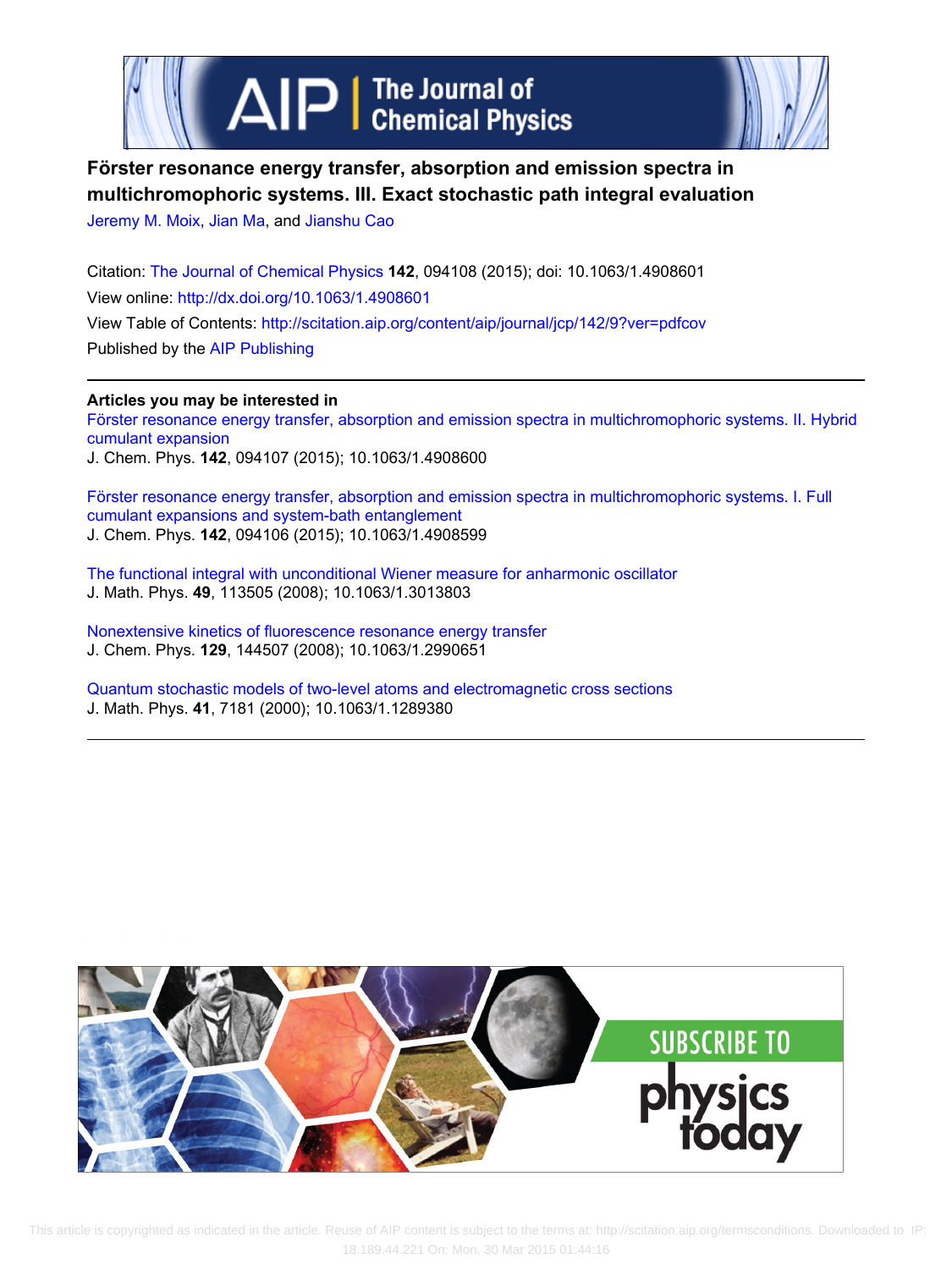#### THE JOURNAL OF CHEMICAL PHYSICS 142, 094108 (2015)



# **[Förster resonance energy transfer, absorption and emission spectra](http://dx.doi.org/10.1063/1.4908601) [in multichromophoric systems. III. Exact stochastic path integral evaluation](http://dx.doi.org/10.1063/1.4908601)**

Jeremy M. Moix, Jian Ma, and Jianshu Cao<sup>[a\)](#page-1-0)</sup>

*Department of Chemistry, Massachusetts Institute of Technology, 77 Massachusetts Avenue, Cambridge, Massachusetts 02139, USA*

(Received 13 August 2014; accepted 6 February 2015; published online 3 March 2015)

A numerically exact path integral treatment of the absorption and emission spectra of open quantum systems is presented that requires only the straightforward solution of a stochastic differential equation. The approach converges rapidly enabling the calculation of spectra of large excitonic systems across the complete range of system parameters and for arbitrary bath spectral densities. With the numerically exact absorption and emission operators, one can also immediately compute energy transfer rates using the multi-chromophoric Förster resonant energy transfer formalism. Benchmark calculations on the emission spectra of two level systems are presented demonstrating the efficacy of the stochastic approach. This is followed by calculations of the energy transfer rates between two weakly coupled dimer systems as a function of temperature and system-bath coupling strength. It is shown that the recently developed hybrid cumulant expansion (see Paper II) is the only perturbative method capable of generating uniformly reliable energy transfer rates and emission spectra across a broad range of system parameters. © 2015 AIP Publishing *LLC.* [\[http:](http://dx.doi.org/10.1063/1.4908601)//[dx.doi.org](http://dx.doi.org/10.1063/1.4908601)/[10.1063](http://dx.doi.org/10.1063/1.4908601)/[1.4908601\]](http://dx.doi.org/10.1063/1.4908601)

### **I. INTRODUCTION**

The far-field absorption and emission spectra are standard experimental tools in the characterization of excitonic systems. The temperature and solvent dependence of these spectra are often used to extract a wealth of information on, for example, the microscopic geometry of the constituent chromophores, the coupling strength between the excitonic system and its environment, as well as the relative importance of heterogeneous broadening mechanisms.[1](#page-9-0)[–3](#page-9-1) Despite this wide applicability, at present there are still relatively few theoretical approaches that are capable of providing uniformly reliable estimates of the spectra of open quantum systems. Only in the limiting case that the spectrum arises from a single isolated electronic transition can the exact absorption and emission spectra be obtained analytically (up to a numerical integration) through cumulant expansion techniques.<sup>[4](#page-9-2)</sup> However, in the more common setting, wherein the excitonic complexes are comprised of multiple coupled chromophores, then one must, in general, resort to numerical methods. Unfortunately, there is no numerically exact approach currently available for systems containing more than a few chromophores that are valid over a large range of the parameter space. As a result, comparisons between many interesting experimental systems and their corresponding microscopic theoretical models are often out of reach. One of the central aims of this work is to fill this gap. Here, we present an efficient path integral approach that allows one to compute the numerically exact absorption and emission spectra of multi-chromophoric open quantum systems.

Due to the lack of robust exact methods, one often turns to perturbative techniques. As detailed in the preceding papers of this series (henceforth referred to as Papers  $I^5$  $I^5$  and  $II^6$  $II^6$ ), many of the standard approximate approaches are capable of generating reliable absorption spectra, as only the short time dynamics of a factorized system-environment initial state are required. The emission spectrum, however, presents a much more challenging problem. In this case, the real-time dynamics evolve from the correlated equilibrium state of the entire excitonic system and its environment. Unless the system-bath coupling is very weak, perturbative treatments often generate qualitatively incorrect emission spectra and generally become even worse as the temperature is lowered.<sup>[5,](#page-9-3)[7](#page-9-5)</sup> One of the major results of the previous papers in this series was a hybrid perturbative method capable of providing reliable emission spectrum over a broad range of system parameters.<sup>[6](#page-9-4)</sup> The approach is not fully perturbative in that it combines the knowledge of the numerically exact equilibrium reduced density matrix, which can be obtained relatively easily through imaginary time path integral methods, $\delta$  with an approximate cumulant expansion of the remaining real time dynamics. This initial state correction becomes essential at low temperatures or strong coupling. The hybrid cumulant expansion (HCE) thus greatly extends the parameter regimes accessible to perturbative methods and generally improves the quality of the results.

In the context of numerically exact treatments of the emission spectrum, such as the hierarchy equation of motion  $(HEOM)$ ,<sup>[9](#page-9-7)</sup> the problem of a correlated system-bath initial state is overcome by simply preparing a factorized state sufficiently far in the past such that the system has reached equilibrium at time zero. As a result, these approaches

<span id="page-1-0"></span>a)jianshu@mit.edu

<sup>0021-9606/2015/142(9)/094108/9/\$30.00</sup> **142**, 094108-1 © 2015 AIP Publishing LLC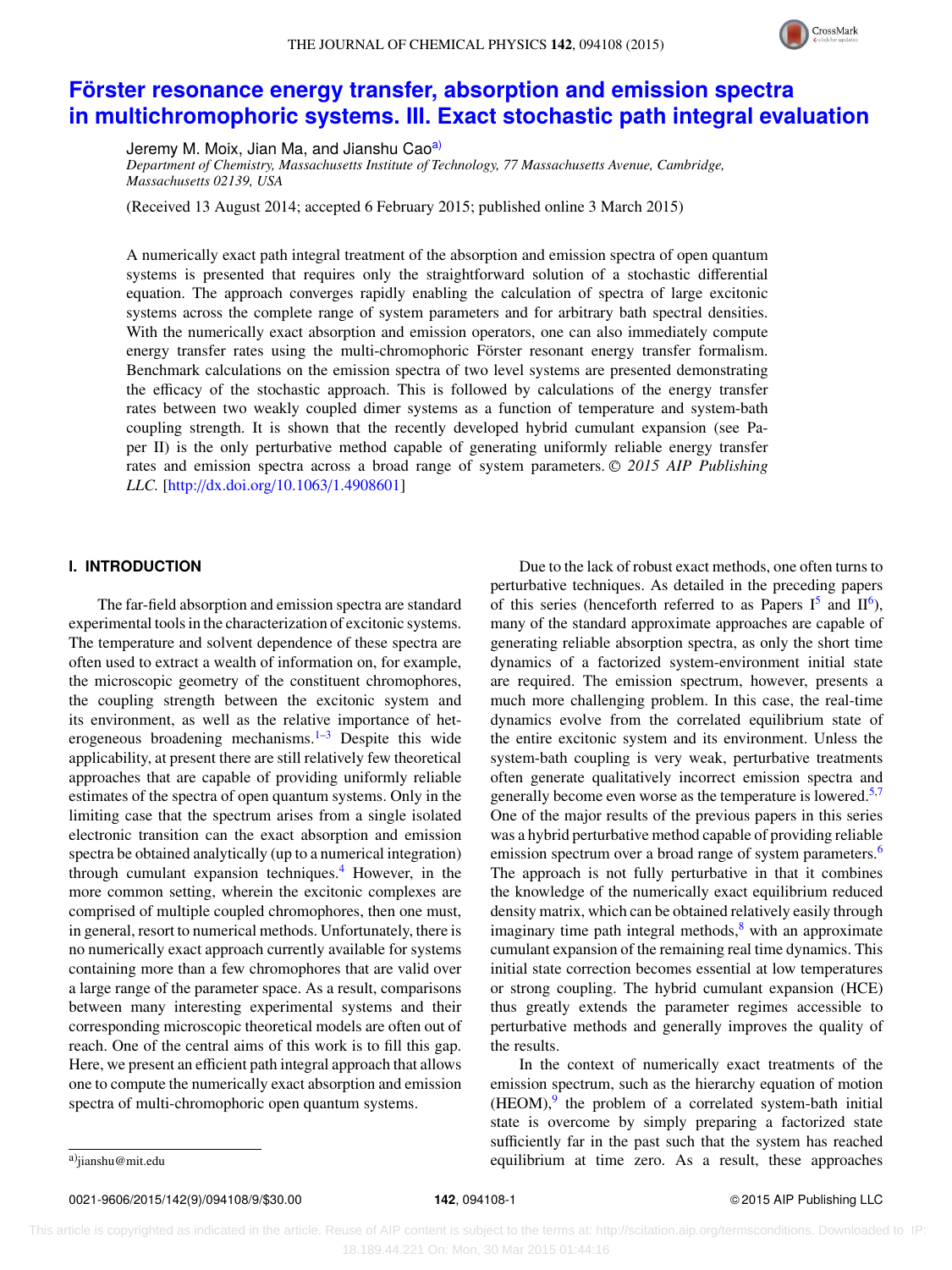require an initial lengthy propagation of the reduced density matrix to equilibrium before the dynamics of the dipole correlation function can be calculated.<sup>[10,](#page-9-8)[11](#page-9-9)</sup> Furthermore, as these approaches rely on efficient representations of the influence functional, they are generally restricted to environments that are not strongly non-Markovian. The main result of this paper is a stochastic path integral approach that circumvents many of the restrictions imposed by other numerically exact methods and, in particular, is applicable for arbitrary spectral densities and temperatures.

While an exact calculation of the absorption and emission spectra is important in its own right, it also provides an additional benefit. That is, one can immediately compute energy transfer rates between weakly coupled excitonic systems using the multi-chromophoric Förster resonant energy transfer (MCFT) formalism. The MCFT framework is a generalization of the standard Förster theory to the situation where the donor or acceptor complex consists of multiple coupled chromophores<sup>[12](#page-9-10)</sup> and has gained recent attention as this scenario appears to be one of most common motifs employed in the highly efficient energy transfer networks found in biological systems. For example, the light harvesting systems found in both green and purple bacteria are comprised of independent complexes of strongly coupled chromophores that form the base units for large-scale energy transfer networks.[14,](#page-9-11)[15](#page-9-12)

In Sec. [II,](#page-2-0) the details of the MCFT formalism are presented. There, it becomes apparent that the key quantities necessary for computing energy transfer rates are generalized operators related to the absorption spectrum of the acceptor complex and the emission spectrum of the donor. Then, we present the path integral treatment of the absorption operator and demonstrate that it may be efficiently computed as the solution to a straightforward stochastic differential equation. This approach is then generalized to the emission spectrum by taking advantage of the detailed balance condition that relates the emission operator to its corresponding absorption operator evolving in a complex time. Following these formal developments, numerical calculations are presented for model two level systems that can be reliably benchmarked against the HEOM approach. The temperature dependence of the emission spectrum is presented, followed by systematic calculations of the MCFT rate as a function of the temperature and system-bath coupling strength. It is observed that the hybrid cumulant expansion technique developed in Paper II is the only perturbative approach that provides uniformly reliable results for the energy transfer rates.<sup>[6](#page-9-4)</sup> In a forthcoming work, the path integral and HCE methods will be used to provide the first systematic analysis of the energy transfer rates between two B850 complexes in the light harvesting system LH<sub>2</sub>.<sup>[16](#page-9-13)</sup>

## <span id="page-2-0"></span>**II. MCFT FORMALISM**

The MCFT formalism has been expounded in the previous papers in this series. Here, we provide only the salient details necessary to keep the presentation self-contained. The total system is composed of a donor complex consisting of  $N_D$ chromophores that are weakly coupled to an acceptor complex of *N*<sup>A</sup> chromophores. The Hamiltonian for the entire donoracceptor system is then

$$
H = H^D + H^A + H^{DA},\tag{1}
$$

where  $H^{D(A)}$  denotes the Hamiltonian operator of the multi-chromophoric donor (acceptor) complex along with its associated thermal environment. The excitonic coupling between the donor and acceptor systems is characterized by *H* DA, which, within the local basis of the single-excitation subspace of the donor and acceptor, is given by

$$
H^{\text{DA}} = \sum_{n=1}^{N_{\text{D}}} \sum_{m=1}^{N_{\text{A}}} J_{nm}^{\text{DA}} |D_n\rangle \langle A_m| \,. \tag{2}
$$

The Hamiltonian of an individual complex is modeled as a general open quantum system,

<span id="page-2-4"></span>
$$
H^{\alpha} = H_s^{\alpha} + H_b^{\alpha} + H_{\text{sb}}^{\alpha},\tag{3}
$$

where the label  $\alpha \in (D, A)$  serves to distinguish between the donor and acceptor systems. The free excitonic Hamiltonian of each complex is given by

$$
H_s^{\alpha} = \sum_{m=1}^{N_{\alpha}} (\epsilon_m^{\alpha} + \lambda_m^{\alpha}) |\alpha_m\rangle \langle \alpha_m| + \sum_{n=m}^{N_{\alpha}} t_{nm}^{\alpha} |\alpha_n\rangle \langle \alpha_m|, \quad (4)
$$

where  $\epsilon_m$  is the excitation energy of the *m*th chromophore,  $t_{nm}$  denotes the intra-complex electronic couplings, and  $\lambda_m$  is the environment-induced reorganization energy. The free bath Hamiltonian is

$$
H_b^{\alpha} = \sum_{m=1}^{N_{\alpha}} \sum_{k} \hbar \omega_{m,k}^{\alpha} b_{m,k}^{\alpha \dagger} b_{m,k}^{\alpha}, \qquad (5)
$$

where  $b_m^{\alpha\dagger}$ m,k<br>r of  $(b_{m,k}^{\alpha})$ <br>the k ) denotes the respective creation (annihilation) operator of the *k*th mode of the bath with frequency  $\omega_{m,k}^{\alpha}$  and counsel to chromophore *m* on the excitonic complex labeled  $\omega_{m,k}$  and coupled to chromophore *m* on the excitonic complex labeled by  $\alpha$ . The system bath coupling is linear in the bath coordinates, and assumed to modulate only the excitation energies,

$$
H_{\rm sb}^{\alpha} = \sum_{m=1}^{N_{\alpha}} V_m^{\alpha} \sum_{k} g_{m,k}^{\alpha} \left( b_{m,k}^{\alpha\dagger} + b_{m,k}^{\alpha} \right), \tag{6}
$$

where  $V_m^{\alpha} = |\alpha_m\rangle \langle \alpha_m|$  and  $g_{m,k}^{\alpha}$  denotes the coupling strength.<br>A seuming that the exciton lifetime is much longer than the

 $\alpha_{m} = |\alpha_{m}/\langle \alpha_{m}|$  and  $g_{m,k}$  denotes the evolping stength.<br>Assuming that the exciton lifetime is much longer than the timescale associated with the energy transfer, then relaxation to the ground state can be safely ignored, and the population transfer rate between the donor and acceptor systems is given by the MCFT rate formula

$$
k = 2\text{Re}\int_0^\infty dt \,\text{Tr}\left[\left(H^{\text{DA}}\right)^{\text{T}}\mathbf{E}^{\text{D}}(t)H^{\text{DA}}\mathbf{I}^{\text{A}}(t)\right],\tag{7}
$$

which can be easily obtained from the golden rule expression as shown in Sec. II of Paper  $I<sup>5</sup>$  $I<sup>5</sup>$  $I<sup>5</sup>$ . The absorption operator of the acceptor,  $I^A(t)$ , and emission operator of the donor,  $\mathbf{E}^{\text{D}}(t)$ , appearing in Eq.  $(7)$  are formally defined as  $\overline{a}$ 

<span id="page-2-3"></span><span id="page-2-1"></span>
$$
\mathbf{I}^{\mathcal{A}}(t) = \text{Tr}_{\mathcal{b}} \left[ e^{-\frac{i}{\hbar} H^{\mathcal{A}} t} \rho^{\mathcal{A}} e^{+\frac{i}{\hbar} H^{\mathcal{A}}_{\mathcal{b}} t} \right],\tag{8}
$$

<span id="page-2-2"></span>
$$
\mathbf{E}^{\mathcal{D}}(t) = \mathrm{Tr}_{\mathcal{b}} \left[ e^{+\frac{i}{\hbar}H^{\mathcal{D}}t} \rho^{\mathcal{D}} e^{-\frac{i}{\hbar}H_{\mathcal{b}}^{\mathcal{D}}t} \right]. \tag{9}
$$

In the case of the absorption operator, the initial density matrix corresponds to a factorized state of the system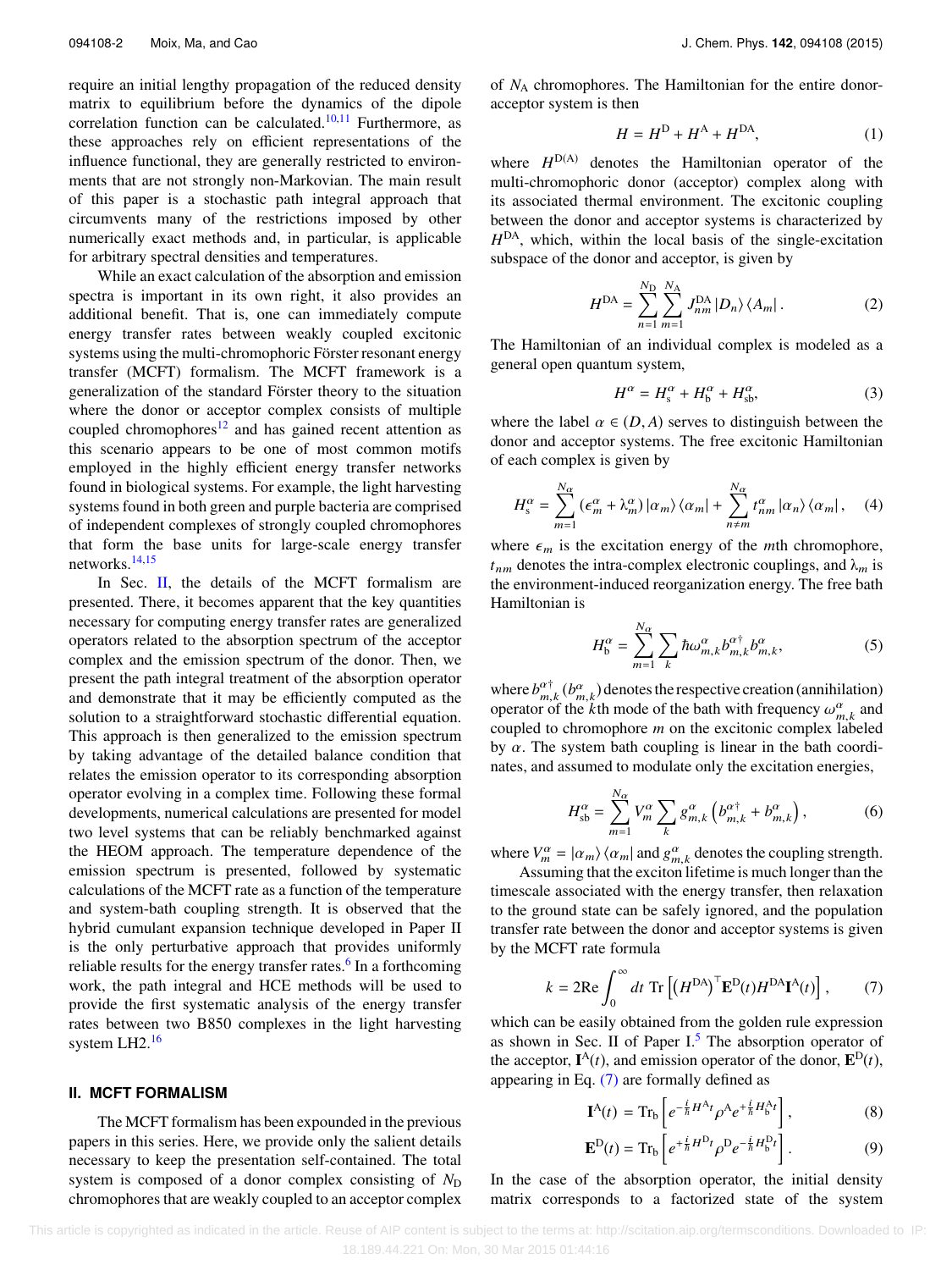and bath,  $\rho^A = I_s \otimes e^{-\beta H_b^A} / Z_b^A$ , due to the assumption of a<br>Franck-Condon transition from the ground state. The steady-Franck-Condon transition from the ground state. The steadystate emission, however, occurs after the total system has equilibrated within the single excitation manifold. Thus, the initial state in Eq.  $(9)$  corresponds to the equilibrium state of the entire system and bath,  $\rho^D = e^{-\beta H^D}/Z^D$ , where  $Z^D = \text{Tr} \left[ e^{-\beta H^D} \right]$  is the partition function of the donor. As  $Z^D = \text{Tr} \left[ e^{-\beta H^D} \right]$  is the partition function of the donor. As discussed extensively in the previous papers of the series, the difference in the initial states is the key feature that distinguishes the absorption from the emission operator, with the correlated initial condition in Eq. [\(9\)](#page-2-2) leading to a substantially more involved calculation.

#### **A. Detailed balance**

The absorption and emission spectra obey a well-known detailed balance condition, and it is readily apparent that their corresponding operators in Eqs. [\(8\)](#page-2-3) and [\(9\)](#page-2-2) must obey a similar relation. In the frequency domain, the detailed balance condition for the operators reads

$$
\mathbf{E}^{\mathcal{D}}(\omega) = \frac{e^{\hbar \beta \omega}}{Z} \mathbf{I}^{\mathcal{D}}(\omega),\tag{10}
$$

where  $Z = Z^D/Z_b^D$ . Thus, in principle, knowledge of the absorption operator allows for a straightforward determination absorption operator allows for a straightforward determination of the corresponding emission operator. However, in practice, the thermal prefactor exponentially amplifies any error in the absorption data leading to an ill-conditioned numerical problem. As a result, Eq. [\(10\)](#page-3-0) is generally of little practical use outside of the very high temperature limit.

An alternative approach can be based on the observation that in the time domain, the detailed-balance condition takes the form

$$
\mathbf{E}^{\mathbf{D}}(t)^{*} = \frac{1}{Z}\mathbf{I}^{\mathbf{D}}(t - i\hbar\beta),\tag{11}
$$

where the asterisk denotes complex conjugation. That is, through the straightforward substitution,  $t \rightarrow t - i\hbar\beta$ , the time evolution of the emission operator of the donor is equivalent to that of the absorption operator, except that the dynamics evolves in complex time rather than in purely real time. In contrast to the frequency-domain detailed balance relation, the time-domain version in Eq. [\(11\)](#page-3-1) is free from numerical instabilities and forms the basis for the developments presented here. Here, we employ the path integral formalism to develop an exact and efficient numerical treatment of the spectral operators rather than pursue perturbative approaches as were explored in the previous papers of this series. In Subsection  $\Pi$  B, the stochastic path integral representation for the absorption operator is presented and then generalized to the case of emission through the rotation from real time to complex time suggested by Eq. [\(11\).](#page-3-1)

#### <span id="page-3-2"></span>**B. Absorption operator**

As can be seen from Eq.  $(8)$ , the absorption operator does not require the full time evolution of the reduced density matrix. The bath evolves both forward and backward in time, but the system is only propagated forward in time. As a result, we can still take advantage of the influence functional formalism from the path integral approach to open quantum systems, $17$  but we only need a single path for the system variables. Thus, the absorption operator can be determined from the path integral expression

<span id="page-3-5"></span>
$$
U^{\mathcal{A}}(t) = \int \mathcal{D}[\sigma] e^{\frac{i}{\hbar}S_0^{\mathcal{A}}[\sigma]} F[\sigma], \tag{12}
$$

where  $S_0^A[\sigma]$  denotes the action associated with the free system<br>Hamiltonian of the acceptor  $H^A$  and the standard boundary Hamiltonian of the acceptor,  $H_s^A$ , and the standard boundary conditions of the paths have been suppressed for clarity. The Feynman-Vernon influence functional,  $F[\sigma]$ , obtained by integrating out each of the  $N_A$  independent baths is given by

<span id="page-3-3"></span>
$$
F[\sigma] = \prod_{n=1}^{N_{\rm A}} \exp\left(-\frac{1}{\hbar} \int_0^t dt' \int_0^{t'} dt'' V_n^{\rm A}(\sigma(t'))\right)
$$

$$
\times V_n^{\rm A}(\sigma(t'')) C_n(t'-t'')\Big).
$$
(13)

<span id="page-3-0"></span>All of the microscopic details of the baths that are relevant to the system dynamics enter through their respective correlation functions in the influence functional, which take the standard form

$$
C_n(t) = \frac{1}{\pi} \int_0^\infty d\omega \ J_n(\omega)
$$
  
× [coth( $\hbar \beta \omega/2$ ) cos( $\omega t$ ) - *i* sin( $\omega t$ )], (14)

with the spectral density function

<span id="page-3-4"></span>
$$
J_n(\omega) = \frac{\pi}{2} \sum_k \frac{g_{n,k}^2}{\omega_{n,k}} \delta(\omega - \omega_{n,k}).
$$
 (15)

<span id="page-3-1"></span>One of the great benefits of the path integral formalism is that it places no restrictions upon the functional form of the spectral density as opposed to many other approaches to open quantum systems.

Following our previous developments on the equilibrium reduced density matrix, <sup>[8](#page-9-6)</sup> as well as those of several others on the full real time dynamics of the density matrix,  $18,19$  $18,19$ the nonlocality present in the influence functional can be substituted for local interactions with stochastic auxiliary fields, which can then be efficiently sampled through Monte Carlo methods. Formally, this is affected by applying a separate Hubbard-Stratonovich transformation to each of the  $N_A$  terms in the influence functional. Then, Eq.  $(13)$  can be exactly rewritten as

$$
F[\sigma] = \prod_{n=1}^{N_A} \int \mathcal{D}[\xi_n] w_n \exp\left(-\frac{1}{2\hbar} \int_0^t dt' \int_0^t dt'' \xi_n(t')\right)
$$

$$
\times C_n^{-1}(t'-t'')\xi_n(t'') + \frac{i}{\hbar} \int_0^t dt' V_n^A(\sigma(t'))\xi_n(t')\right),
$$
(16)

where  $w_n$  represents the normalization constant of the Gaussian functional integral associated with the *n*th bath. The path integral involving the system variables is now completely local in time and the auxiliary fields can be reinterpreted as a source of colored noise driving the system dynamics. Thus, individual samples of the absorption operator can be simply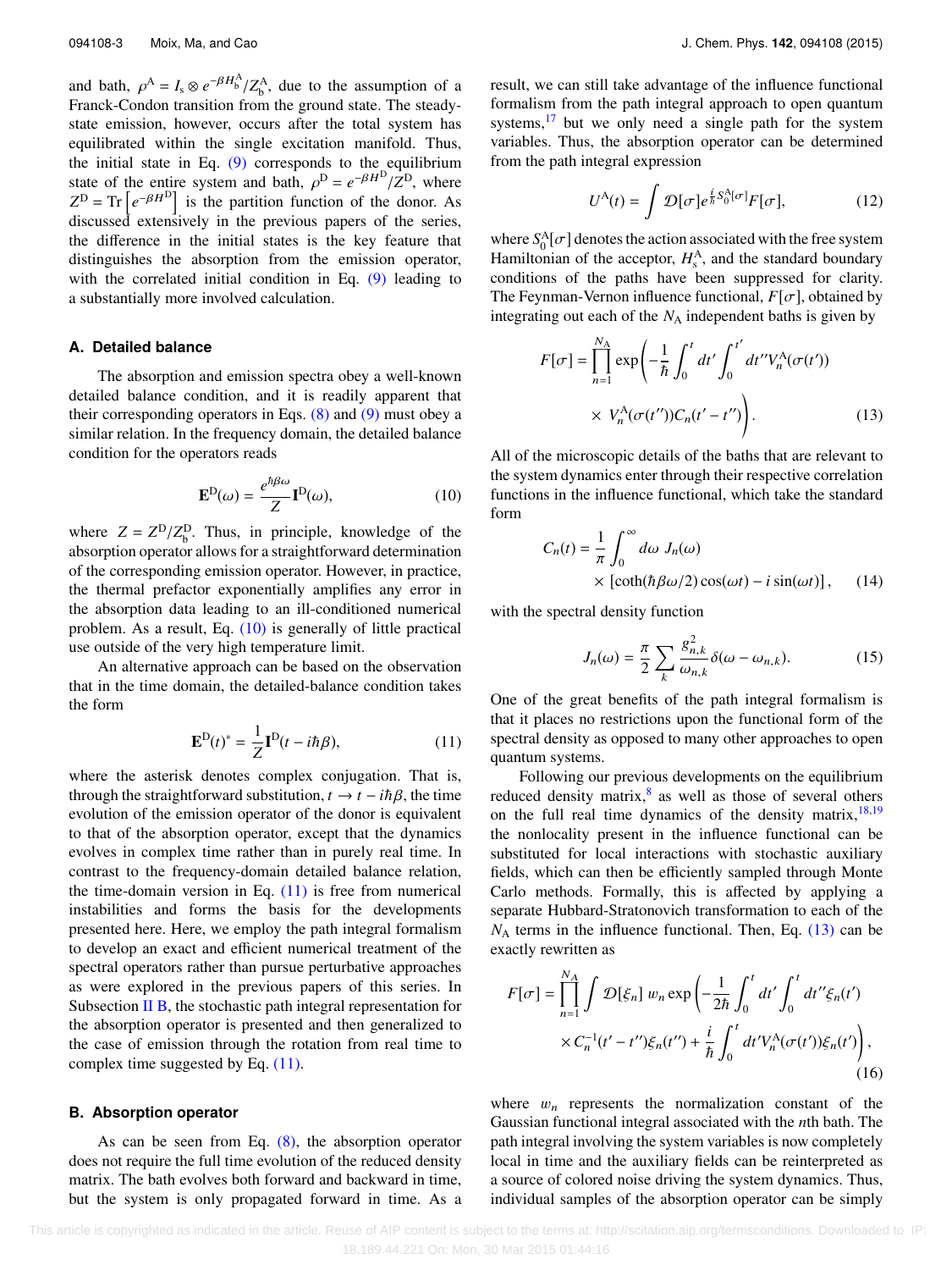and straightforwardly calculated through the solution of a stochastic differential equation,

$$
\frac{d}{dt}\rho^{\mathcal{A}}(t) = -\frac{i}{\hbar}H^{\mathcal{A}}(t)\rho^{\mathcal{A}}(t),\tag{17}
$$

subject to the initial condition  $\rho^{A}(0) = I_s$ . The stochastic Hamiltonian is given by Hamiltonian is given by

$$
H^{\mathcal{A}}(t) = H^{\mathcal{A}}_{\mathcal{S}} + \sum_{n} \xi_n(t) V^{\mathcal{A}}_n,\tag{18}
$$

and the *scalar*, complex-valued, Gaussian noise terms obey the correlations

$$
\langle \xi_n(t) \rangle = 0,
$$
  

$$
\langle \xi_n(t) \xi_m(t') \rangle = \delta_{nm} C_n(t - t')/\hbar.
$$
 (19)

The exact time evolution of the absorption operator is obtained after averaging the stochastic dynamics over realizations of the noise,  $I^A(t) = \langle \rho^A(t) \rangle_{\xi}$ . Here, we have assumed that each of the haths is independent of all others. To include correlated baths baths is independent of all others. To include correlated baths, one need only to replace the delta function in Eq. [\(19\)](#page-4-0) with the desired spatial correlations. The generation of complex, Gaussian colored noise is discussed in Appendix [A.](#page-8-0)

The stochastic path integral equation for the absorption operator bears some similarity to the non-Markovian quantum <span id="page-4-1"></span>state diffusion (NMQSD) approach recently proposed to compute the zero temperature absorption spectrum of excitonic systems.<sup>[20](#page-9-17)</sup> While NMQSD is formally exact, all practical implementations to date have relied on approximations. In contrast, the present Eq.  $(17)$  is both formally and numerically exact, although it may prove fruitful to further explore the connections between the two approaches.

#### **C. Emission operator**

<span id="page-4-0"></span>Due to the correlated initial state, the calculation of the emission operator is considerably more involved than that of the absorption. The propagator in the path integral representation is  $17$ 

$$
U^{\rm D}(t,\hbar\beta) = \int \mathcal{D}[\sigma] \int \mathcal{D}[\bar{\sigma}] e^{-\frac{i}{\hbar}S_0^{\rm D}[\sigma] - \frac{1}{\hbar}S_0^{E,\rm D}[\bar{\sigma}]} F[\sigma,\bar{\sigma}], \tag{20}
$$

where  $S_0^{E,D}$  denotes the Euclidean action of the donor system Hamiltonian associated with the initial imaginary time propagation to the equilibrium state. The influence functional now contains three contributions from the respective propagations in real time, imaginary time, and the correlations between the two,

$$
F[\sigma,\bar{\sigma}] = \prod_{n}^{N_D} \exp\left(-\frac{1}{\hbar} \int_0^t dt' \int_0^{t'} dt'' V_n^D(\sigma(t')) V_n^D(\sigma(t'')) C_n(t'-t'')\right)
$$
  
 
$$
\times \exp\left(\frac{1}{\hbar} \int_0^{\hbar\beta} d\tau' \int_0^{t'} d\tau'' V_n^D(\bar{\sigma}(\tau')) V_n^D(\bar{\sigma}(\tau'')) C_n(-i\tau'+i\tau'')\right)
$$
  
 
$$
\times \exp\left(\frac{i}{\hbar} \int_0^{\hbar\beta} d\tau' \int_0^t dt' V_n^D(\bar{\sigma}(\tau')) V_n^D(\sigma(t')) C_n^*(t'-i\tau')\right).
$$
 (21)

The bath correlation function is defined for complex arguments through the analytic continuation of Eq.  $(14)$  as<sup>[17](#page-9-14)</sup>

$$
C_n(z) = \frac{1}{\pi} \int_0^\infty d\omega J_n(\omega) \frac{\cosh(\hbar \beta \omega/2 - i\omega z)}{\sinh(\hbar \beta \omega/2)},\qquad(22)
$$

where  $z = t - i\tau$  and  $0 \le \tau \le \hbar \beta$ .

As is readily seen, the path integral expression for the emission operator is considerably more complicated than the corresponding result for the absorption operator. Additionally, the coupling between the real and imaginary time paths in the influence functional prevents a straightforward application of the Hubbard-Stratonovich transformation as was used previously for the absorption operator. Fortunately, a simplification is possible. The detailed balance relation in Eq. [\(11\)](#page-3-1) suggests that the emission operator may be computed in an identical manner to the absorption through the introduction of a complex time variable  $z = t - i\hbar\beta$ . Indeed, with this substitution in the path integral expressions above, the emission propagator may then be defined in an analogous fashion to Eq. [\(12\)](#page-3-5) except along a time-ordered contour in the

complex time plane, $17$ 

$$
U^{\mathcal{D}}(z) = \int \mathcal{D}[\sigma] e^{-\frac{i}{\hbar}S_0^{\mathcal{D}}[\sigma]} F[\sigma]. \tag{23}
$$

<span id="page-4-3"></span>The influence functional similarly simplifies to

$$
F[\sigma] = \prod_{n}^{N_D} \exp\left(-\frac{1}{\hbar} \int_0^z dz' \int_{z' > z''} dz'' V_n^D(\sigma(z'))\right)
$$

$$
\times V_n^D(\sigma(z''))C_n(z'-z'')\right).
$$
 (24)

With these results, the Hubbard-Stratonovich transformations and stochastic Schrödinger equation are then formally equivalent to those of the absorption operator presented in Sec. [II B.](#page-3-2) The complex time evolution of samples of the emission operator obeys the equation

<span id="page-4-2"></span>
$$
\frac{d}{dz}\rho^{\mathcal{D}}(z) = -\frac{i}{\hbar}H^{\mathcal{D}}(z)\rho^{\mathcal{D}}(z),\tag{25}
$$

 This article is copyrighted as indicated in the article. Reuse of AIP content is subject to the terms at: http://scitation.aip.org/termsconditions. Downloaded to IP: 18.189.44.221 On: Mon, 30 Mar 2015 01:44:16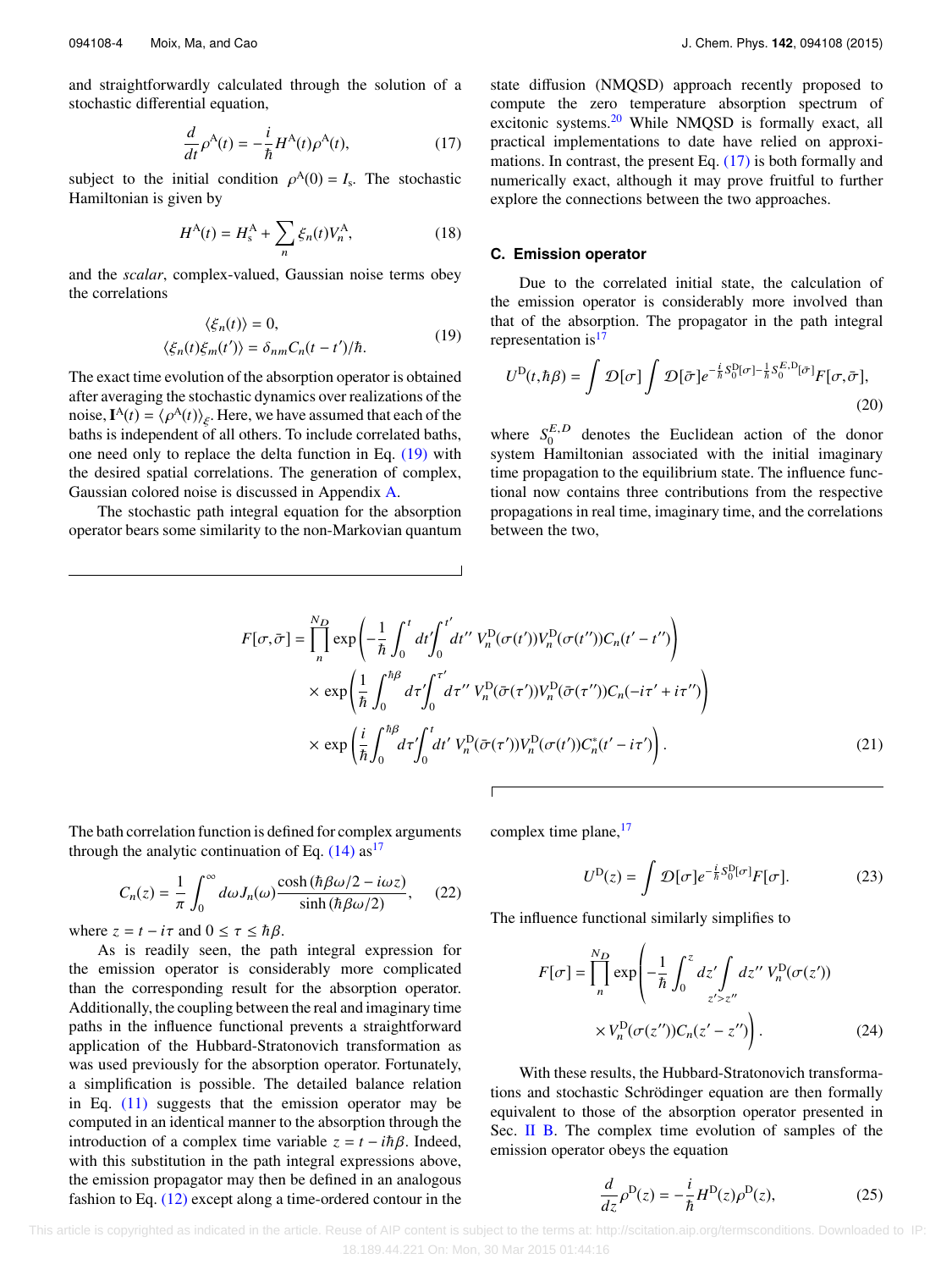<span id="page-5-0"></span>

FIG. 1. The integration contours in the complex time plane  $z = t - i\tau$  used in the various calculations. Integrating along  $z = t$  (green arrow) yields the absorption operator while the contour  $z = -i\tau$  (red arrow) results in the equilibrium reduced matrix. The blue arrows characterize the independent contours needed to generate the emission operator at times s and s'.

where the integration proceeds from time  $z = 0$  to the complex time  $z = t - i\hbar\beta$  subject to the initial condition,  $\rho^D(0) = I_s$ .<br>Similarly the stochastic complex time-dependent Hamiltonian Similarly, the stochastic complex time-dependent Hamiltonian is given by

$$
H^{D}(z) = H_{s}^{D} + \sum_{n} \xi_{n}(z) V_{n}^{D},
$$
 (26)

where the scalar noise components are again of zero mean and correlation,

$$
\langle \xi_n(z) \rangle = 0,
$$
  

$$
\langle \xi_n(z) \xi_m(z) \rangle = \delta_{nm} C_n(z - z')/\hbar.
$$
 (27)

As with the absorption, the numerically exact emission operator is obtained after the stochastic average over the noise variables,  $\mathbf{E}^{\text{D}}(t)^* = \langle \rho^{\text{D}}(t - i\hbar \beta) \rangle_{\xi}/\langle Z \rangle_{\xi}$ , where *Z* – Tr [ $\rho^{\text{D}}(-i\hbar \beta)$ ] the not<br>= Tr  $\lceil$  $\rho^D(-i\hbar\beta)$ .<br>should b

It should be noted that the stochastic path integral expression in Eq. [\(25\)](#page-4-2) represents a generalized form of the stochastic propagation. It contains two interesting limits that are represented schematically in Fig. [1.](#page-5-0) For example, if the imaginary time component of the propagation is set to zero such that  $z = t$ , then one immediately recovers the absorption operator obtained above in Eq. [\(17\).](#page-4-1) Alternatively, if the real time component of the integration contour is set to zero, then one recovers the pure imaginary time evolution of the equilibrium reduced density matrix propagation explored in our earlier work.<sup>[8](#page-9-6)</sup> This leads to the interesting result that the emission operator at  $t = 0$  is simply the exact equilibrium reduced density matrix.

#### **D. Computational considerations**

There are several points with regards to the stochastic formulation that should be emphasized. First, a generalized stochastic approach to compute the real time dynamics of the entire reduced density matrix has recently been explored.[18](#page-9-15)[,19,](#page-9-16)[21](#page-9-18) In that case, the presence of complex noise generally leads to very slow convergence of the stochastic average as the length of the simulation increases. The approach presented here, and, in particular, Eq. [\(17\),](#page-4-1) represents a simplified version of those works and thus directly inherits

their numerical difficulties. However, the redeeming feature of the present approach is that the decay time of the absorption and emission correlation functions is much shorter than the corresponding relaxation time of the pure real time dynamics. As a result, brute force convergence of the stochastic path integral is generally possible with a reasonable number of Monte Carlo samples ( $10^5 - 10^6$ ), although the low temperature regime can be more demanding.

Second, there is a subtle difficulty that should be discussed with regards to the calculation of the emission spectrum. As seen from Fig. [1,](#page-5-0) the propagations to times  $s - i\hbar\beta$  and  $s' - i\hbar\beta$  evolve along different contours in the complex time<br>plane. The bath correlation functions evaluated along these plane. The bath correlation functions evaluated along these two contours are different, and thus the emission operators  $\mathbf{E}(s)$  and  $\mathbf{E}(s')$  require completely independent calculations. In principle, this should increase the cost of computing the emission spectrum by a factor of the number of time steps with respect to that of the absorption. However, this is not the case since the presence of the imaginary time component in the propagation greatly improves the convergence properties of the Monte Carlo calculation.<sup>[21,](#page-9-18)[22](#page-9-19)</sup> While the computational cost of the emission spectrum is more expensive, it is not prohibitive.

Finally, the inclusion of static disorder in the absorption operator calculation is trivial, but less so for that of the emission operator. In the former case, the averages over the noise and disorder commute, and thus the two may be computed simultaneously. That is, the disorder-averaged absorption spectrum should incur practically no additional computational cost over that of the bare absorption spectrum. However, the presence of the partition function in the denominator of the emission operator demands that the average over the disorder must be computed independently of the average over the noise. As a result, the disorder-averaged emission spectrum, although straightforward, may be quite costly from a computational perspective.

#### **III. NUMERICAL RESULTS**

Although the path integral formalism is valid for any spectral density, below we will focus on the standard Drude-Lorentz form so that benchmark results from the HEOM formalism can be obtained. In a forthcoming work, we will examine the influence of the spectral density on the spectra and energy transfer rates of the light harvesting system LH2.<sup>[16](#page-9-13)</sup> The Drude spectrum is defined by

$$
J(\omega) = 2\lambda \frac{\omega \gamma}{\omega^2 + \gamma^2},\tag{28}
$$

where  $\gamma$  is the cutoff frequency and the reorganization energy  $\lambda$  is defined such that

$$
\lambda = \frac{1}{\pi} \int_0^\infty d\omega \, \frac{J(\omega)}{\omega}.\tag{29}
$$

As is commonly assumed, we take the spectral densities for each of the independent baths to be equivalent and, unless otherwise specified, fix the reorganization energy at  $\lambda$  $= 200 \text{ cm}^{-1}$  and the cutoff frequency to  $\gamma = 53 \text{ cm}^{-1} (10 \text{ ps}^{-1})$ .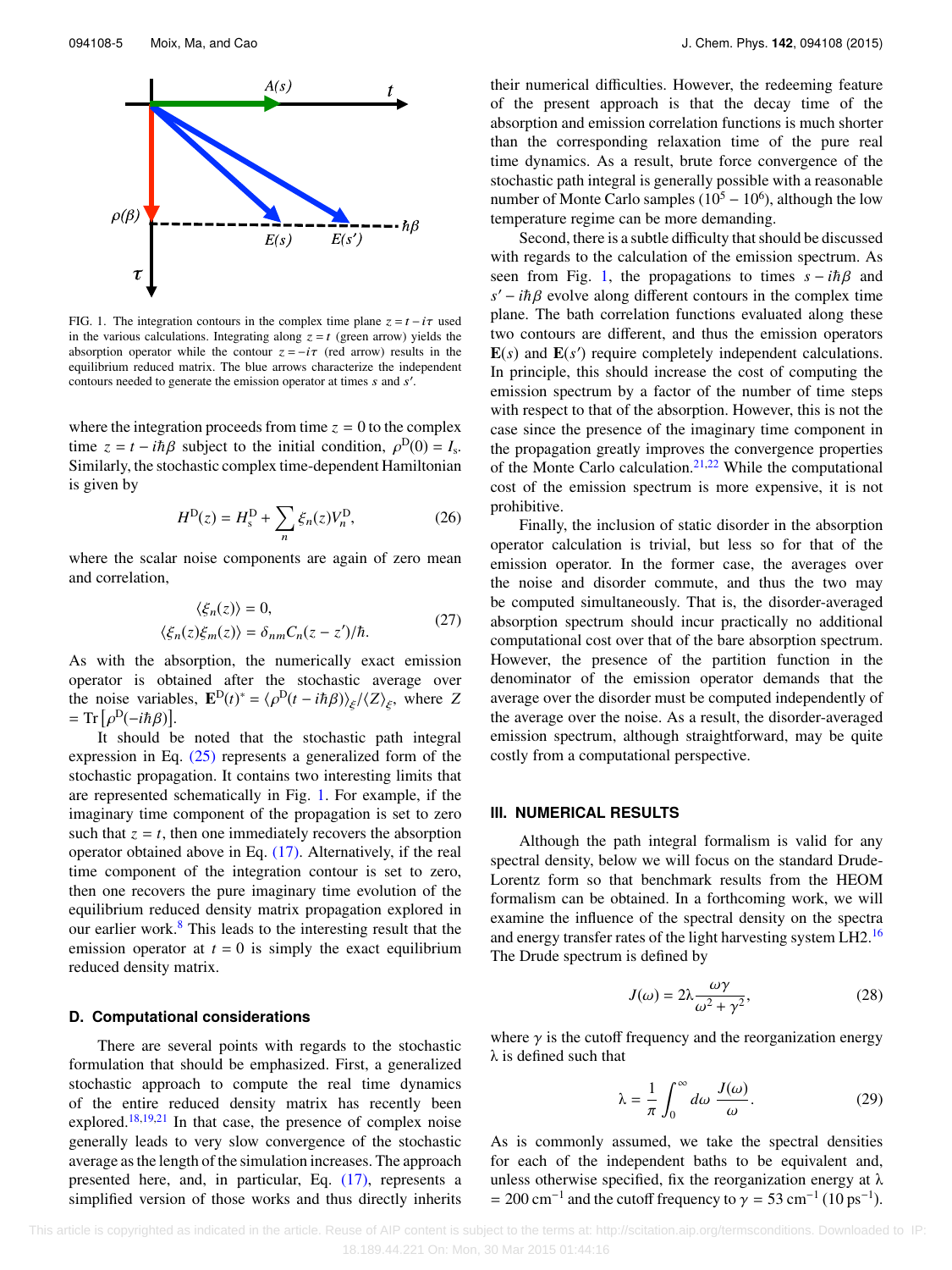#### **A. Emission spectra**

Before presenting the MCFT rates, we will first focus on the far-field spectra. The absorption and emission spectra can be computed by combining the knowledge of the corresponding operators defined above in Eqs. [\(8\)](#page-2-3) and [\(9\)](#page-2-2) with the respective transition dipole moment vectors of the chromophores  $(\vec{\mu})$  by

$$
I_i^{\mathcal{A}}(\omega) = \int_{-\infty}^{\infty} dt \ e^{+i\omega t} \sum_{n,m} (\vec{\varepsilon}_i \cdot \vec{\mu}_m^{\mathcal{A}}) (\vec{\varepsilon}_i \cdot \vec{\mu}_n^{\mathcal{A}}) \mathbf{I}_{mn}^{\mathcal{A}}(t), \tag{30}
$$

$$
E_i^{\mathcal{D}}(\omega) = \int_{-\infty}^{\infty} dt \ e^{-i\omega t} \sum_{n,m} (\vec{\varepsilon}_i \cdot \vec{\mu}_m^{\mathcal{D}}) (\vec{\varepsilon}_i \cdot \vec{\mu}_n^{\mathcal{D}}) \mathbf{E}_{mn}^{\mathcal{D}}(t), \tag{31}
$$

where  $\vec{\varepsilon}_i$  is a unit vector characterizing the polarization of the incident radiation field that projects onto the dipole moment incident radiation field that projects onto the dipole moment vector of each chromophore. As noted above, the path integral evaluation of the emission spectrum contains the absorption spectrum as a limiting case, and hence we will focus only on the former here.

As a preliminary benchmark calculation to prove the efficacy of the path integral approach, Fig. [2](#page-6-0) displays the stochastic path integral results for the emission spectrum in the unbiased two level system that was explored in Papers I and II. The system Hamiltonian  $H_s = V \sigma_x$  with  $V = 200 \text{ cm}^{-1}$ leads to highly delocalized exciton states and thus serves as an interesting test case to assess the validity of the MCFT formalism as well as that of approximate perturbative approaches. For simplicity, the dipole moment operators have been chosen to be equivalent for each site and in each direction such that  $\vec{\mu}_m = 1$  in Eqs. [\(30\)](#page-6-1) and [\(31\).](#page-6-2) Because of this choice, the spectra are determined from the simple sum of all of the elements of the emission operator (cf. Eq. [\(31\)\)](#page-6-2). In Fig. [2,](#page-6-0) the path integral results at 200 and 300 K are compared with the corresponding results from the standard HEOM approach shown with increasing number of Matsubara terms. The HEOM results are seen to eventually converge to the path integral results, although even for this relatively simple two level system, the hierarchy results are difficult to converge and require both a large number of hierarchy tiers as well as several Matsubara terms. At the lowest temperature

<span id="page-6-1"></span>of  $T = 100$  K shown in Fig. [2,](#page-6-0) the standard hierarchy calculations cannot be converged with respect to the number of Matsubara terms, and the sHEOM approach must be used to generate the numerically exact results. $23,24$  $23,24$  Note that at each temperature, the hierarchy results and present path integral results are in precise agreement. However, compared with the hierarchy calculations, the stochastic approach developed here is more straightforward both in terms of implementation and convergence. Additionally, since the stochastic formalism is a Monte Carlo method, it is trivially parallelized and free from the memory demands that plague other density matrix approaches such as the HEOM or QUAPI. In the case that further improvements to the computational efficiency of the emission path integral are necessary, a very useful and accurate approximation can be employed which is discussed in Appendix [B.](#page-9-22)

<span id="page-6-2"></span>As is readily seen, the spectra in Fig.  $2(a)$  are comprised of two peaks centered around the eigenstates of the total system Hamiltonian. While the intensity of the peak at positive frequencies is nearly independent of temperature, that of the low energy peak steadily decreases and vanishes at the lowest temperature shown of  $T = 100$  K. This is in stark contrast to the behavior expected from an isolated two level system where the emission spectrum can be computed analytically as

<span id="page-6-3"></span>
$$
E(\omega) = \sum_{i=1}^{2} P_i \left( 1 + \frac{V}{\epsilon_i} \right) \delta(\omega - \epsilon_i), \tag{32}
$$

with the eigenstate energies,  $\epsilon_{1,2} = \pm$ <br>electronic counting  $\Delta$  is the high √  $V^2 + \Delta^2$ , *V* is the electronic coupling, ∆ is the bias, and the eigenstate population,  $P_i = e^{-\beta \epsilon_i}/Z$ . As seen from Eq. [\(32\),](#page-6-3) the spectra<br>are composed of two peaks centered at the eigenfrequencies of are composed of two peaks centered at the eigenfrequencies of the system with intensities that are weighted by the respective Boltzmann populations of the two states. At low temperature, the population localizes in the ground state, and the spectrum shifts to the red. In Fig. [2,](#page-6-0) the opposite occurs and a blue shift is clearly seen with decreasing temperature. This behavior is a result of the strong system bath coupling. To demonstrate this effect more clearly, Fig.  $2(b)$  displays the reorganization energy dependence of the emission spectra at the lowest

<span id="page-6-0"></span>

FIG. 2. (a) The emission spectrum at  $T = 100$ , 200, and 300 K in a model two level system comparing the present stochastic path integral calculations with the corresponding HEOM results with 0 (red) and 2 (blue) Matsubara terms. The number of hierarchy tiers required for convergence in each case is 12. The bath is defined by the reorganization energy  $\lambda = 200 \text{ cm}^{-1}$  and cutoff frequency  $\gamma = 53 \text{ cm}^{-1}$ . For clarity, the results at  $T = 200$  and 300 K are vertically offset by 0.0075 and 0.015 respectively. At  $T = 100 \text{ K}$  we cann and 0.015, respectively. At  $T = 100$  K, we cannot converge the standard HEOM and only the stochastic HEOM (green) formalism can produce reliable results. (b) The reorganization energy dependence of the emission spectrum at  $T = 100$  K. The remaining parameters are the same as in (a).

 This article is copyrighted as indicated in the article. Reuse of AIP content is subject to the terms at: http://scitation.aip.org/termsconditions. Downloaded to IP: 18.189.44.221 On: Mon, 30 Mar 2015 01:44:16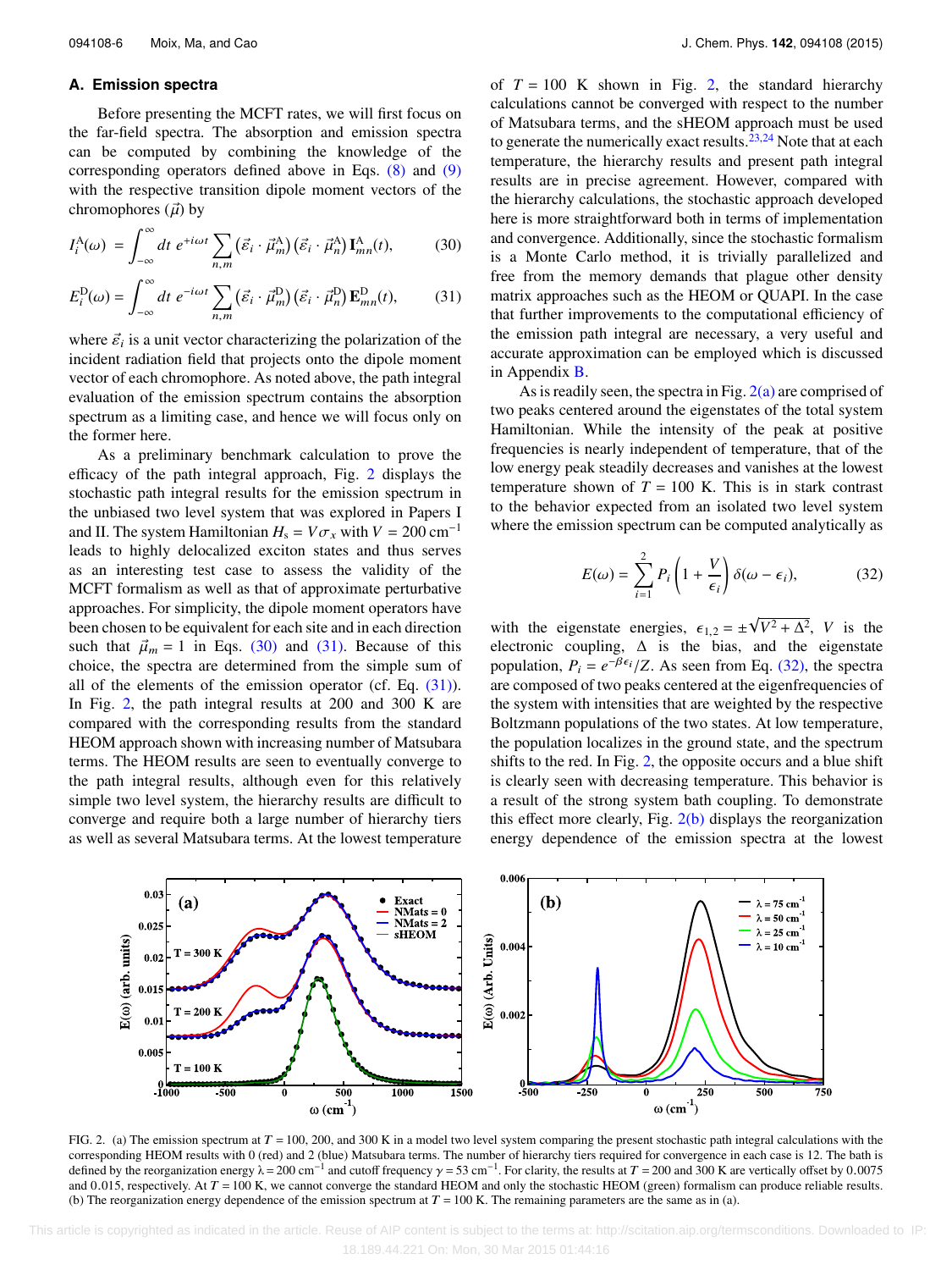temperature shown in Fig.  $2(a)$  of  $T = 100$  K. Only at very weak coupling, does the spectra resemble that expected for the isolated system from Eq. [\(32\),](#page-6-3) with the emission dominated by the low energy eigenstate of the system. However, as the coupling increases in Fig.  $2(b)$ , the weighting of the two peaks is redistributed towards the higher lying eigenstate resulting in a steady shift to the blue. As discussed in Papers I and II, the equilibrium state of the total system and bath cannot be written in a factorized form as in Eq.  $(32)$ , particularly when the temperature is low and the system-bath coupling large, as is the case here. This is the key feature that is responsible for the drastic failure of standard perturbative approximations to the emission spectra as well as the counterintuitive temperature dependence seen in Fig.  $2(a)$ .

#### **B. MCFT rates**

We next consider the multi-chromophoric energy transfer, where both the donor and acceptor complexes are comprised of the symmetric two level system analyzed in Fig. [2.](#page-6-0) That is, each complex is described by the system Hamiltonian,  $H_s = V \sigma_x$ , and the donor-acceptor couplings (Eq. [\(2\)\)](#page-2-4) are set to the constant value,  $J_{nm}^{\text{DA}} = 10 \text{ cm}^{-1}$ . This weak coupling ensures that the perturbative MCFT formalism is valid and is also characteristic of many natural systems. $5$  The energy transfer rates computed as a function of the system-bath coupling strength are displayed in Fig.  $3(a)$ . Although not shown, the rates from the HEOM formalism are in precise agreement with the present path integral results in the region where the former can be converged (up to  $\lambda = 600 \text{ cm}^{-1}$ ). As the transfer occurs between two symmetric systems, the transfer rates are monotonically decreasing functions of the system-bath coupling strength as would be expected from a simple analysis based on the standard Förster theory.

Also included in Fig.  $3(a)$  is a comparison of the exact energy transfer rates with many of the commonly used perturbative methods. The TC2 is the standard second order, time-convolution master equation previously explored.<sup>[13](#page-9-23)</sup> As it is based upon the approximation of weak system-bath coupling, its validity is rather limited and is generally inapplicable to many interesting physical systems, such as

light-harvesting complexes, where the system-environment couplings cannot be considered as small. The full cumulant expansion (FCE) explored in Paper I and Ref. [7](#page-9-5) provides reliable results over a much larger region of the parameter space as compared with the TC2, although it too begins to break down at very large system-bath couplings and eventually produces unphysical negative rates. The failure of both the TC2 and the FCE lies in their inaccurate treatment of the correlated initial state. Clearly, a perturbative expansion around a factorized initial state is qualitatively incorrect at large-system bath coupling. In order to overcome this difficulty, Paper II explored an expansion around the numerically exact equilibrium reduced density matrix, which can be straightforwardly obtained through imaginary time path integral techniques.<sup>[8](#page-9-6)</sup> As seen in Fig.  $3(a)$ , this HCE technique provides a uniformly reliable approximation to the energy transfer rate, even at very strong system bath couplings.

Fig.  $3(b)$  displays the temperature dependence of the MCFT rates. Qualitatively, the results follow the predictions of Marcus theory displaying a maximum as a function of temperature. However, the Marcus rate formula predicts a maximum at  $2\lambda/k_B \approx 600$  K which is considerably lower than that observed from the exact calculations. Additionally, Marcus theory predicts that the energy transfer rate should vanish as the temperature decreases to zero. This is clearly not borne out in the exact results as the MCFT rates decrease to a finite value at low temperature due to non-vanishing quantum fluctuations. As with the system-bath coupling dependence, the approximate perturbative results are also included. It is seen that below room temperature, the accuracy of the FCE quickly degrades and eventually produces negative energy transfer rates. The results from the TC2 method are outside the scale of the graph at all temperatures, which is not entirely unexpected as the system-bath coupling strength here is of comparable magnitude to all the other system parameters. However, the hybrid method provides reliable results across the entire parameter range and also captures the plateau in the rates at low temperature. In a forthcoming work, it is demonstrated that the HCE is capable of capturing the temperature and system-bath coupling dependence of the energy transfer rates between two LH2 complexes while

<span id="page-7-0"></span>

FIG. 3. (a) Energy transfer rates between two symmetric two level systems as a function of the reorganization energy. The cutoff frequency is  $\gamma = 53 \text{ cm}^{-1}$  and the temperature is  $T = 300 \text{ K}$ . The black dots, green li the temperature is  $T = 300$  K. The black dots, green lines, red triangles, and blue squares denote the results from the present stochastic path integral approach, the TC2 master equation,<sup>[13](#page-9-23)</sup> the FCE,<sup>[5,](#page-9-3)[7](#page-9-5)</sup> and the HCE,<sup>[6](#page-9-4)</sup> respectively. (b) The energy transfer rates as a function of the temperature. The reorganization energy is  $\lambda = 200 \text{ cm}^{-1}$  and the cutoff frequency is  $\gamma = 53 \text{ cm}^{-1}$ . The results from the TC2 approach lie outside the scale of the graph for all temperatures shown.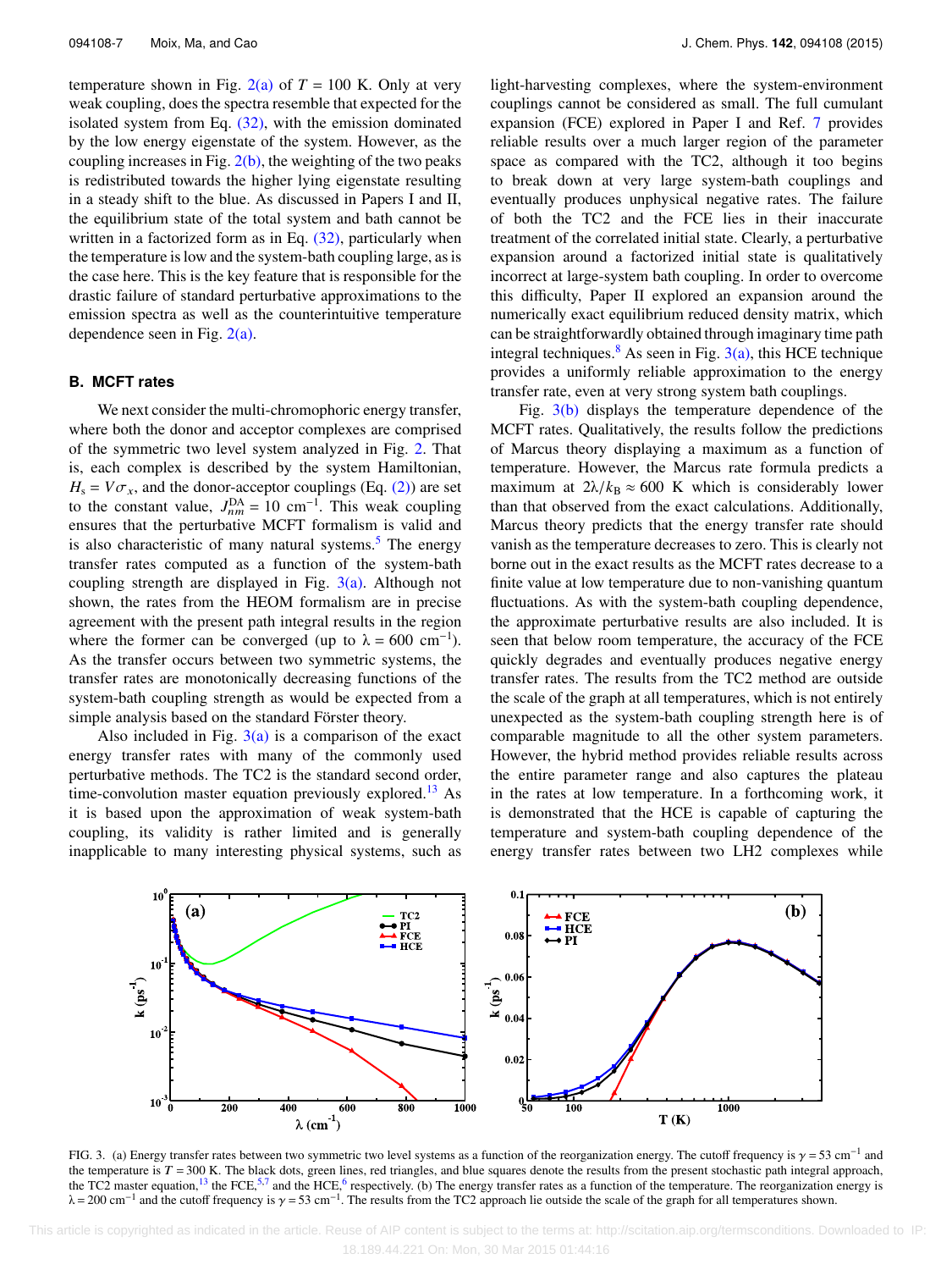the failure of the TC2 and FCE is even more dramatic than seen here.<sup>[16](#page-9-13)</sup>

#### **IV. CONCLUSIONS**

A stochastic path integral approach to compute the energy transfer rates between weakly coupled multi-chromophoric complexes has been presented. As a consequence of the MCFT formalism, one also has immediate access to the exact steady-state far-field absorption and emission spectra of the respective donor and acceptor complexes. The calculations of the absorption and emission operators require only the straightforward numerical solution of a stochastic differential equation, and the only difficulty lies in the convergence of the Monte Carlo average. As opposed to many other numerically exact approaches, the method developed here is amenable to any form of the spectral density and can readily treat the low temperature and strong coupling regimes. To our knowledge, the present path integral approach is the only method currently available that can accommodate such a broad range of system parameters in relatively large excitonic systems.

The numerical results presented here provide a systematic analysis of the role of the temperature and system-bath coupling strength on the emission spectra and energy transfer rates in model multi-chromophoric systems. As seen in Fig. [3,](#page-7-0) the exact MCFT rates serve as a stringent benchmark for approximate analytic methods. Whereas the standard perturbative approaches often yield qualitatively incorrect results, the HCE technique developed in Paper  $II^6$  $II^6$  can provide uniformly reliable results for the energy transfer rates across a large range of the physically accessible parameter space.

*Note added in proof.* Computer codes for stochastic simulations of absorption spectra, emission spectra, and

Forster rates are available for download at [http:](http://web.mit.edu/jianshucaogroup/resources.html)[//](http://web.mit.edu/jianshucaogroup/resources.html)[web.mit.](http://web.mit.edu/jianshucaogroup/resources.html) [edu](http://web.mit.edu/jianshucaogroup/resources.html)[/](http://web.mit.edu/jianshucaogroup/resources.html)[jianshucaogroup](http://web.mit.edu/jianshucaogroup/resources.html)[/](http://web.mit.edu/jianshucaogroup/resources.html)[resources.html.](http://web.mit.edu/jianshucaogroup/resources.html)

#### **ACKNOWLEDGMENTS**

This work was supported by the NSF (Grant No. CHE-1112825). J. Moix and J. Ma have been supported by the Center for Excitonics, an Energy Frontier Research Center funded by the US Department of Energy, Office of Science, Office of Basic Energy Sciences under Award No. DE-SC0001088. This work used the Extreme Science and Engineering Discovery Environment (XSEDE), which is supported by National Science Foundation Grant No. OCI-1053575.

#### <span id="page-8-0"></span>**APPENDIX A: NOISE SAMPLING**

Sampling the complex noise required for the absorption and emission operators is not completely trivial. The main difficulty is that the bath correlation function must be reproduced by  $\langle \xi(t) \xi(t') \rangle$  rather than the Hermitian form<br> $\langle \xi^*(t) \xi(t') \rangle$  To proceed the correlation function can be split  $\langle \xi^*(t) \xi(t') \rangle$ . To proceed, the correlation function can be split into its real and imaginary components into its real and imaginary components,

$$
C(t) = C_r(t) + iC_i(t),
$$
\n(A1)

\nand the influence functional rewritten as

$$
F[\sigma] = \exp\left[-\frac{1}{2\hbar} \int_0^t dt' \int_0^t dt'' V(\sigma(t')) V(\sigma(t''))\right] \times [C_r(t'-t'')+ iC_i(|t'-t''])]
$$
 (A2)

Hubbard-Stratonovich transformations are then applied to each term separately, leading to

$$
F[\sigma] = \int \mathcal{D}[\zeta] w_{\zeta} \exp\left[-\frac{1}{2\hbar} \int_0^t dt' \int_0^t dt'' \zeta(t') C_r^{-1}(t'-t'') \zeta(t'') + \frac{i}{\hbar} \int_0^t dt' V(\sigma(t')) \zeta(t')\right] \times \int \mathcal{D}[\nu] w_{\nu} \exp\left[-\frac{1}{2\hbar} \int_0^t dt' \int_0^t dt'' \nu(t') C_i^{-1}(|t'-t''|) \nu(t'') + \frac{1-i}{\sqrt{2}\hbar} \int_0^t dt' V(\sigma(t')) \nu(t')\right],
$$
(A3)

where  $w_{\zeta}$  and  $w_{\nu}$  denote the respective normalization constants. Thus, the noise characteristics are

$$
\langle \zeta(t) \rangle = 0, \qquad \langle \nu(t) \rangle = 0, \langle \zeta(t) \zeta(t') \rangle = C_r(t - t'), \quad \langle \nu(t) \nu(t') \rangle = C_i(|t - t'|), \quad (A4)
$$

and the autocorrelation function of the combined process,  $\xi(t) = \zeta(t) + \sqrt{i}v(t)$ , is readily seen to reproduce the desired<br>hath correlation function  $C(t)$ bath correlation function, *C*(*t*).

Numerically sampling the real noise governed by the correlation,  $C_r(t)$ , is straightforward since this kernel is strictly positive semi-definite. Sampling such noise has been discussed in detail in our previous works.<sup>[8,](#page-9-6)[23](#page-9-20)</sup> One simply filters white noise with a kernel computed from the Cholesky decomposition of the Toeplitz matrix constructed from  $C_r(t)$ .

Sampling the noise for the imaginary part of the correlation function is less straightforward. The kernel,  $C_i(t)$ , is not positive definite since  $C_i(0) = 0$ , so that the Cholesky decomposition approach is not applicable. To cope with this, we have employed the approach suggested in Refs. [21](#page-9-18) and [25.](#page-9-24) First, an eigen decomposition of the correlation matrix,  $C_{i,nm} = C_i(|t_n - t_m|)$ , is performed, and the diagonal eigenvalue matrix is sorted into a non-negative  $(\Lambda^+)$  matrix and the remainder  $(\Lambda^{-})$ , which are both of the same dimension as  $\mathbf{C}_i$ , such that - $\overline{a}$ 

$$
\mathbf{C}_{i} = \mathbf{U} \left[ \mathbf{\Lambda}^{+} + \mathbf{\Lambda}^{-} \right] \mathbf{U}^{T}.
$$
 (A5)

The positive components are sampled in the usual fashion by filtering the appropriate kernel with white noise, while the negative components are sampled by taking the absolute value